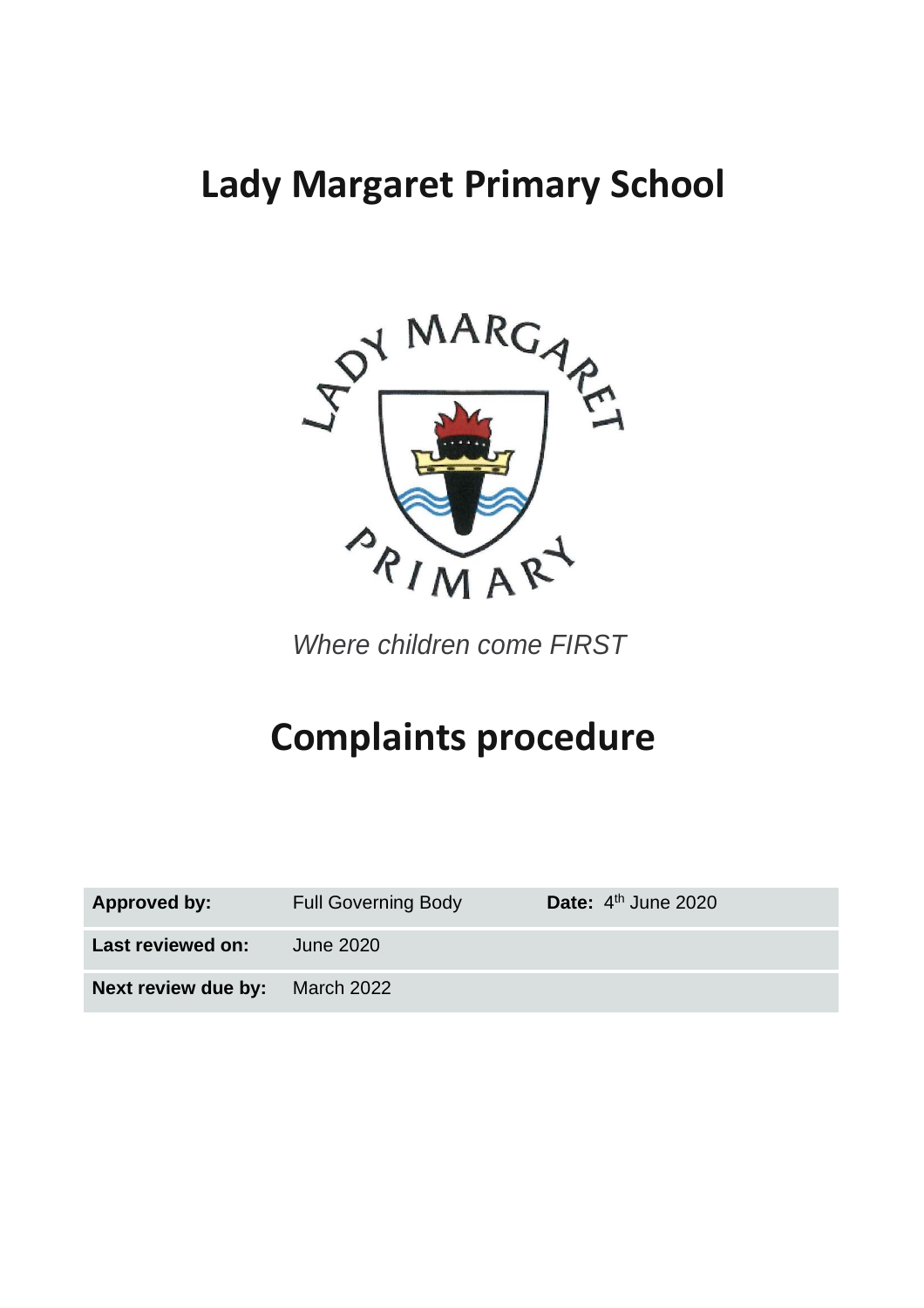#### **Contents**

| 1.  |  |
|-----|--|
| 2.  |  |
| 3.  |  |
| 4.  |  |
| 5.  |  |
| 6.  |  |
| 7.  |  |
| 8.  |  |
| 9.  |  |
| 10. |  |
| 11. |  |
| 12. |  |
| 13. |  |
| 14. |  |
|     |  |

#### <span id="page-1-0"></span>**1. Aims**

Our school aims to meet its statutory obligations when responding to complaints from parents of pupils at the school, and others.

When responding to complaints, we aim to:

- Be impartial and non-adversarial
- Facilitate a full and fair investigation by an independent person or panel, where necessary
- Address all the points at issue and provide an effective and prompt response
- Respect complainants' desire for confidentiality
- Treat complainants with respect and courtesy
- Ensure that any decisions we make are lawful, rational, reasonable, fair and proportionate, in line with the principles of administrative law
- Keep complainants informed of the progress of the complaints process
- Consider how the complaint can feed into school improvement evaluation processes

We try to resolve concerns or complaints by informal means wherever possible. Where this is not possible, formal procedures will be followed.

The school will aim to give the complainant the opportunity to complete the complaints procedure in full.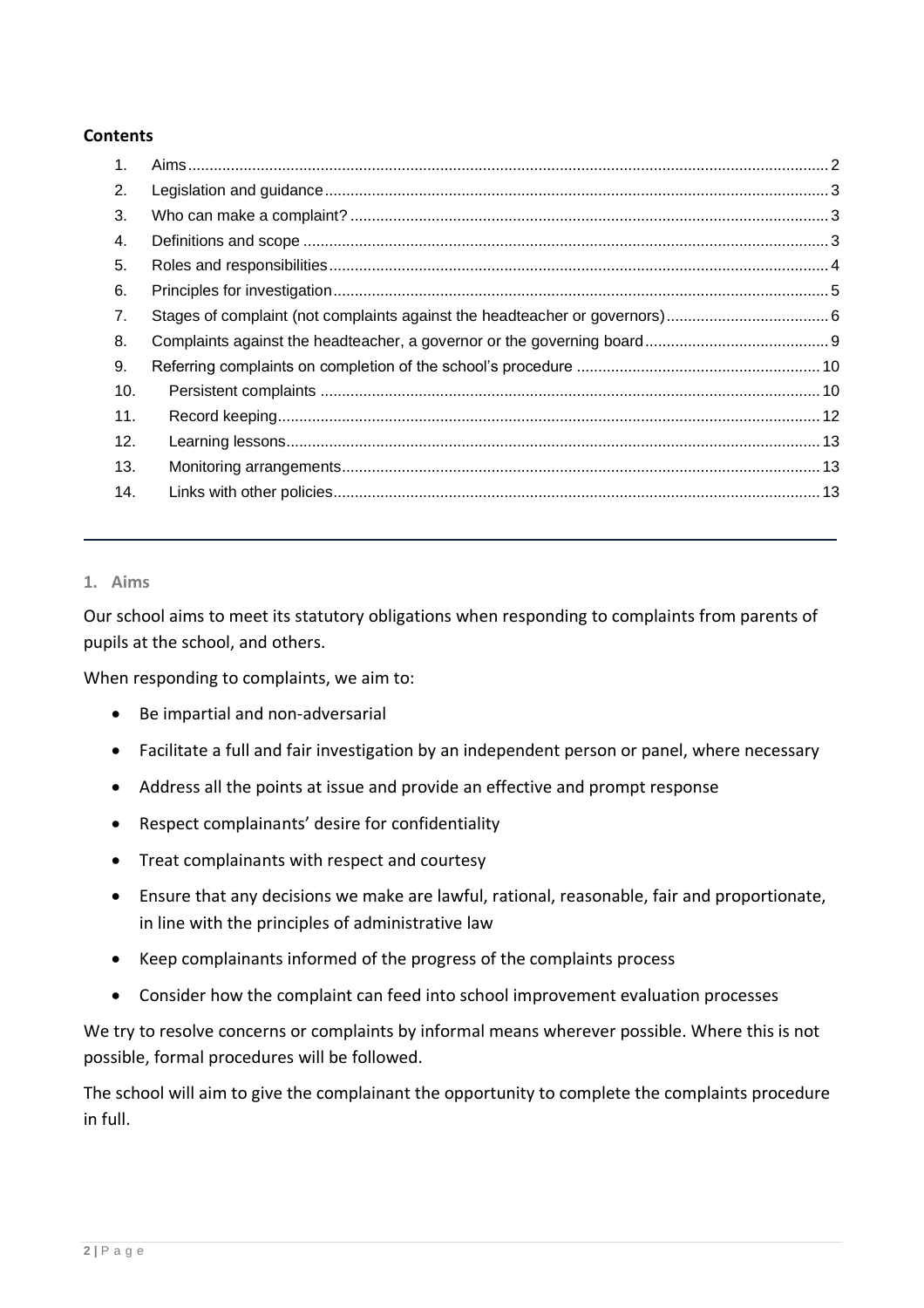To support this, we will ensure we publicise the existence of this policy and make it available on the school website.

Throughout the process, we will be sensitive to the needs of all parties involved, and make any reasonable adjustments needed to accommodate individuals.

<span id="page-2-0"></span>**2. Legislation and guidance**

This document meets the requirements of section 29 of the [Education Act 2002,](http://www.legislation.gov.uk/ukpga/2002/32/section/29) which states that schools must have and make available a procedure to deal with all complaints relating to their school and to any community facilities or services that the school provides.

It is also based on [guidance for schools on complaints procedures](https://www.gov.uk/government/publications/school-complaints-procedures) from the Department for Education (DfE), including the model procedure, and model procedure for dealing with unreasonable complaints.

In addition, it addresses duties set out in the [Early Years Foundation Stage statutory framework](https://www.gov.uk/government/publications/early-years-foundation-stage-framework--2) with regards to dealing with complaints about the school's fulfilment of Early Years Foundation Stage requirements.

<span id="page-2-1"></span>**3. Who can make a complaint?**

This complaints procedure is not limited to parents or carers of children that are registered at the school. Any person, including members of the public, may make a complaint to Lady Margaret Primary School about any provision of facilities or services that we provide. Unless complaints are dealt with under separate statutory procedures (such as appeals relating to exclusions or admissions), we will use this complaints procedure.

#### <span id="page-2-2"></span>**4. Definitions and scope**

# **4.1. Definitions**

The DfE guidance explains the difference between a concern and a complaint:

- A **concern** is defined as "an expression of worry or doubt over an issue considered to be important for which reassurances are sought". The school will resolve concerns through day-to-day communication as far as possible
- A **complaint** is defined as "an expression of dissatisfaction however made, about actions taken or a lack of action"

# **4.2. Scope**

The school intends to resolve complaints informally where possible, at the earliest possible stage.

There may be occasions when complainants would like to raise their concerns formally. This policy outlines the procedure relating to handling such complaints.

This policy does **not** cover complaints procedures relating to:

• Admissions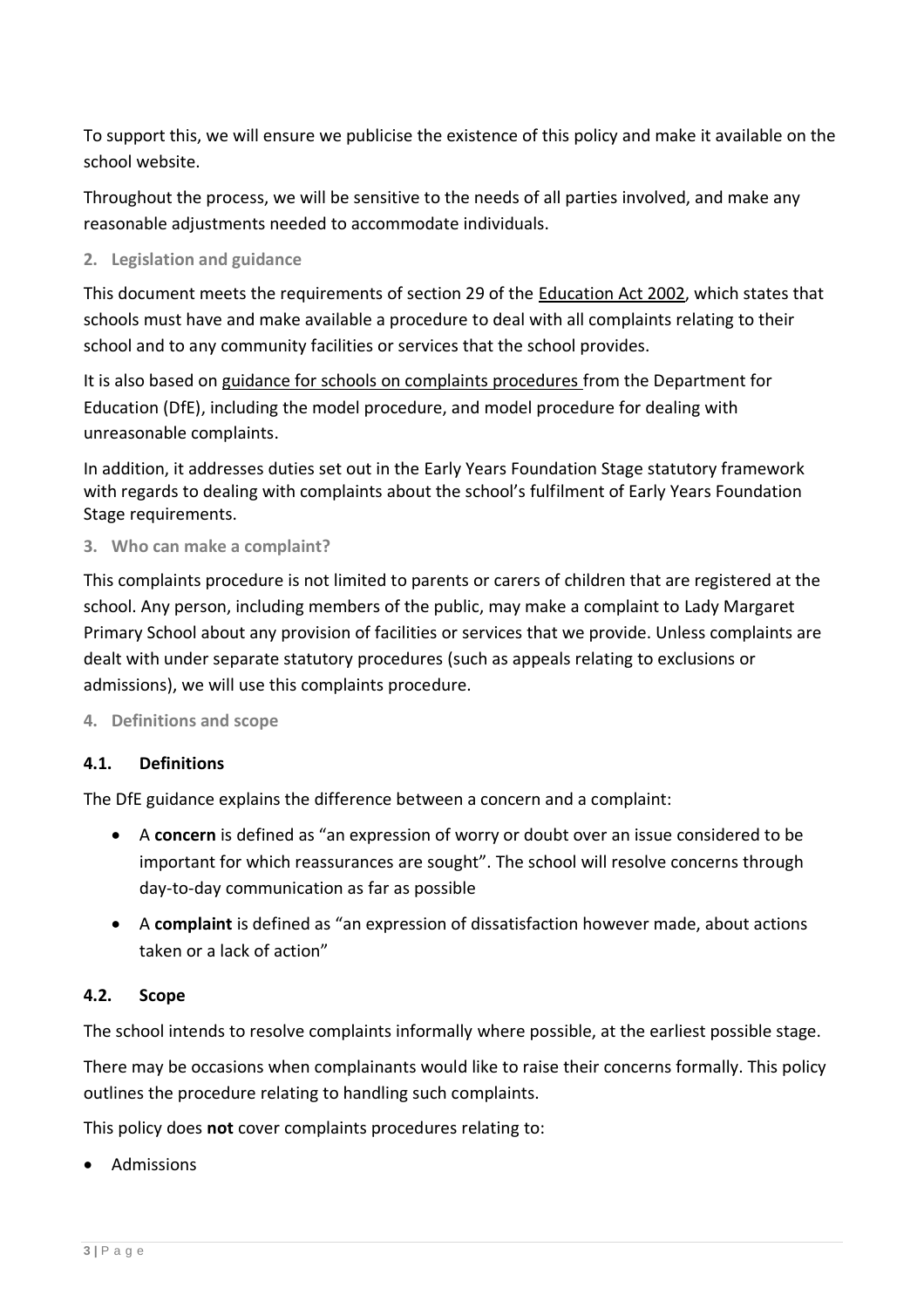- School reorganisation proposals
- Statutory assessments of special educational needs (SEN)
- Safeguarding matters
- **Exclusion**
- Whistle-blowing
- Staff grievances
- Staff discipline
- Curriculum
- **•** Collective worship

Please see our separate policies for procedures relating to these types of complaint.

Arrangements for handling complaints from parents of children with special educational needs (SEN) about the school's support are within the scope of this policy. Such complaints should first be made to the special educational needs co-ordinator (SENCO); they will then be referred to this complaints policy. Our SEN policy and information report includes information about the rights of parents of pupils with disabilities who believe that our school has discriminated against their child.

Complaints about services provided by other providers who use school premises or facilities should be directed to the provider concerned.

# <span id="page-3-0"></span>**5. Roles and responsibilities**

#### **5.1. The complainant**

The complainant will get a more effective and timely response to their complaint if they:

- Follow these procedures
- Co-operate with the school throughout the process, and respond to deadlines and communication promptly
- Ask for assistance as needed
- Treat all those involved with respect
- Not publish details about the complaint on social media

#### **5.2. The investigator**

An individual will be appointed to look into the complaint, and establish the facts. They will:

• Interview all relevant parties, keeping notes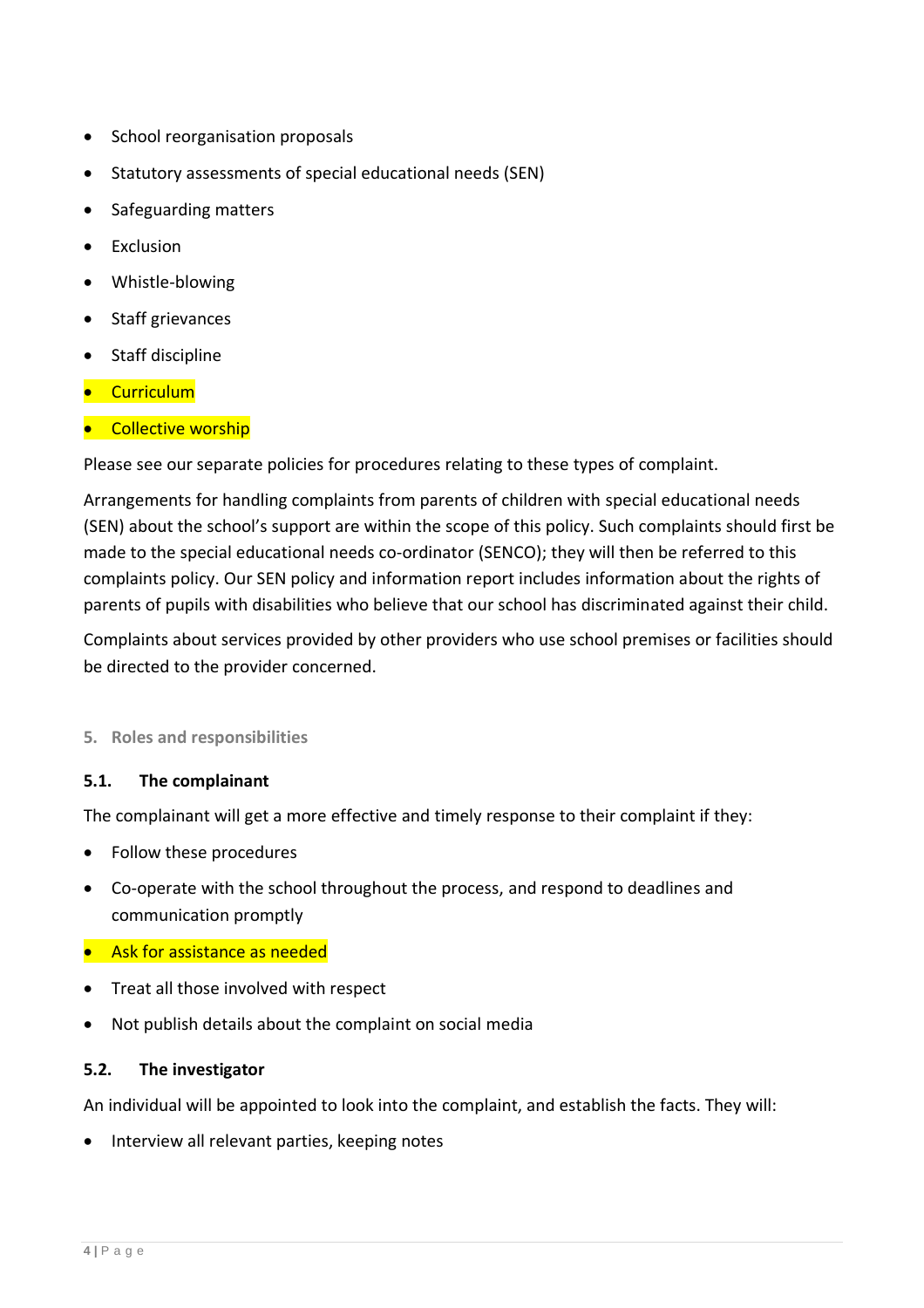- Consider records and any written evidence and keep these securely
- Prepare a comprehensive report to the headteacher or complaints committee which includes the facts and potential solutions

# **5.3. Clerk to the governing board**

The clerk will:

- Be the contact point for the complainant and the complaints committee, including circulating the relevant papers and evidence before complaints committee meetings
- Arrange the complaints hearing
- Record and circulate the minutes and outcome of the hearing

# **5.4. Committee chair**

The committee chair will:

- Chair the meeting, ensuring that everyone is treated with respect throughout
- Make sure all parties see the relevant information, understand the purpose of the committee, and are allowed to present their case
- <span id="page-4-0"></span>**6. Principles for investigation**

When investigating a complaint, we will try to clarify:

- What has happened
- Who was involved
- What the complainant feels would put things right

# **6.1. Time scales**

The complainant must raise the complaint within **3 months** of the incident. If the complaint is about a series of related incidents, they must raise the complaint within **3 months of the last incident**.

We will consider exceptions to this time frame in circumstances where there were valid reasons for not making a complaint at that time and the complaint can still be investigated in a fair manner for all involved.

When complaints are made out of term time, we will consider them to have been received on the next school day.

If at any point we cannot meet the time scales we have set out in this policy, we will:

- Set new time limits with the complainant
- Send the complainant details of the new deadline and explain the delay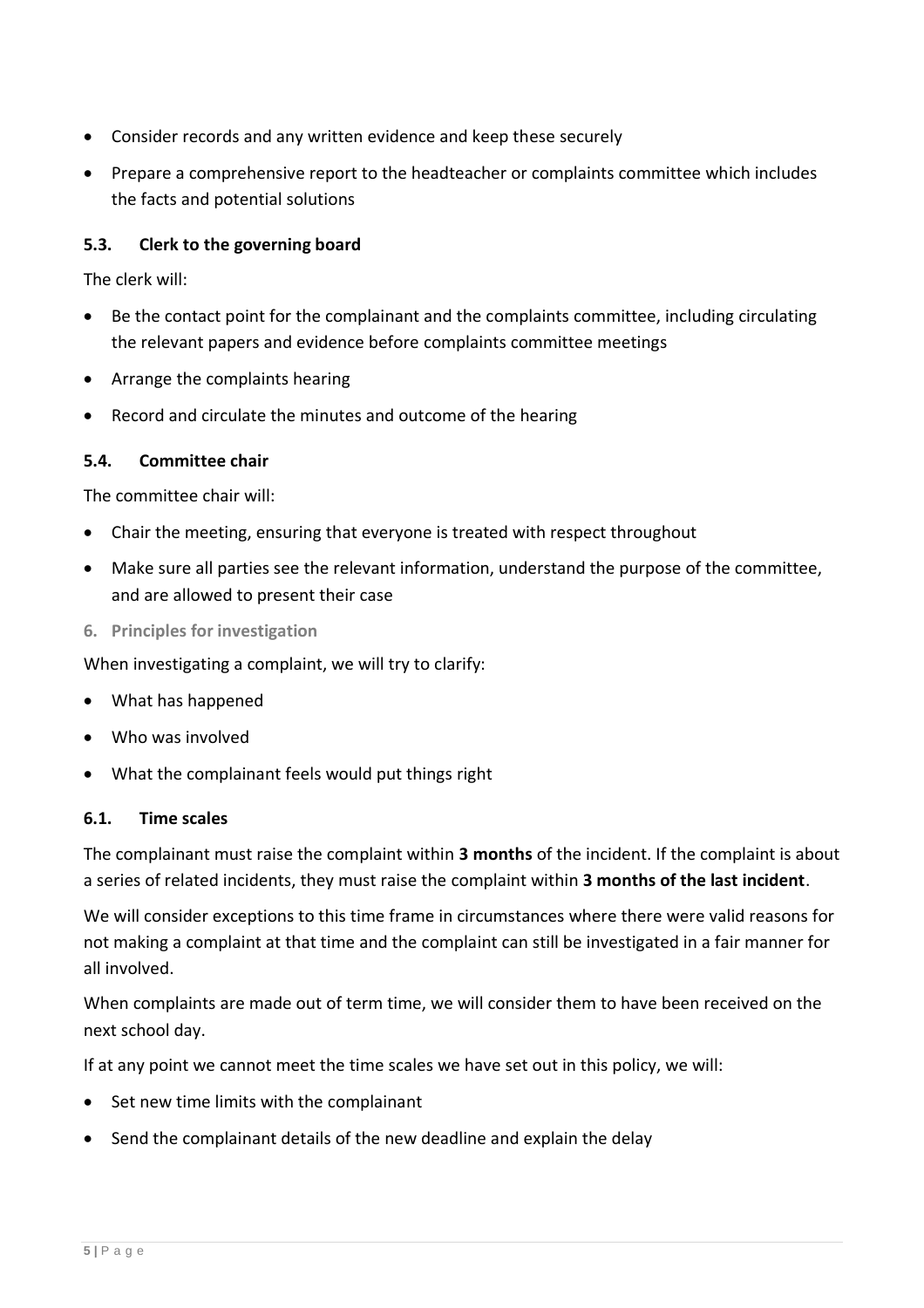# **6.2. Complaints about our fulfilment of early years requirements**

We will investigate all written complaints relating to the school's fulfilment of the Early Years Foundation Stage requirements, and notify the complainant of the outcome within 28 days of receiving the complaint. The school will keep a record of the complaint (see section 10) and make this available to Ofsted on request.

Parents and carers can notify Ofsted if they believe that the school is not meeting Early Years Foundation Stage requirements, by calling 0300 123 4234 or 0300 123 4666, or by emailing [enquiries@ofsted.gov.uk.](mailto:enquiries@ofsted.gov.uk) An online contact form is also available at [https://www.gov.uk/government/organisations/ofsted#org-contacts.](https://www.gov.uk/government/organisations/ofsted#org-contacts)

We will notify parents and carers if we become aware that the school is to be inspected by Ofsted. We will also supply a copy of the inspection report to parents and carers of children attending the setting on a regular basis.

<span id="page-5-0"></span>**7. Stages of complaint (not complaints against the headteacher or governors)**

# COVID-19 arrangements

The procedures for complaint during the period of partial or full school closure remain as outlined below. The only exception is that communication will only be in the form of a telephone call, letter and or email correspondence. The reason for this is that our risk assessment prevents parents entering the building. The only possible exception to this is in the case of a vulnerable child or a child with an EHC plan when the headteacher decides that a socially distance face to face meeting is required. It is the headteacher's decision entirely if this is to take place as adequate precautions need to be implemented.

# **7.1. Stage 1: informal**

The school will take informal concerns seriously and make every effort to resolve the matter quickly. It may be the case that the provision or clarification of information will resolve the issue.

The complainant should raise the complaint as soon as possible with the relevant member of staff or the headteacher as appropriate, either in person or by letter, telephone or email. If the complainant is unclear who to contact or how to contact them, they should contact the school office on 0208 566 6486 or e-mail office@ladymargaret.ealing.sch.uk

The school will acknowledge informal complaints within 5 school days, and investigate and provide a response within 10 school days.

The informal stage will involve a meeting between the complainant and the headteacher and/or the subject of the complaint, as appropriate.

If the complaint is not resolved informally, it will be escalated to a formal complaint.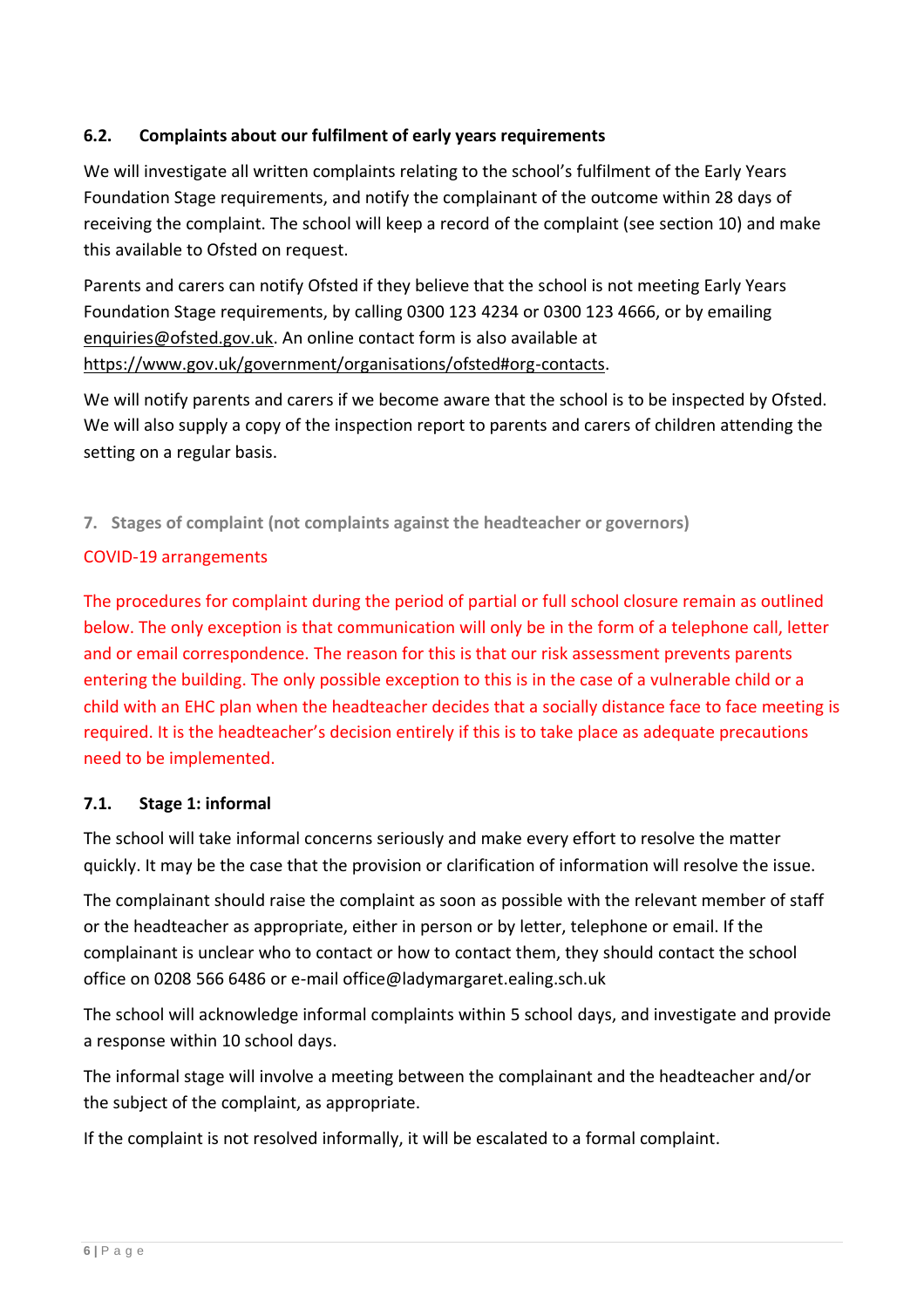# **7.2. Stage 2: formal**

Formal complaints can be raised:

- By letter or email
- Over the phone the complainant should notify the administrator that they wish to make a formal complaint. **For confidentiality the complainant should not discuss details of the complaint with the administrator.**
- In person
- By a third party acting on behalf of the complainant

The complainant should provide details such as relevant dates, times, and the names of witnesses of events, alongside copies of any relevant documents, and what they feel would resolve the complaint.

If complainants need assistance raising a formal complaint, they can contact the school office on 0208 566 6486 or e-mail [office@ladymargaret.ealing.sch.uk.](mailto:office@ladymargaret.ealing.sch.uk)

The headteacher (or designated member of the senior leadership team) will call a meeting to clarify concerns, and seek a resolution. The complainant may be accompanied to this meeting, and should inform the school of the identity of their companion in advance.

In certain circumstances, the school may need to refuse a request for a particular individual to attend any such meeting – for example, if there is a conflict of interest. If this is the case, the school will notify the complainant as soon as they are aware, so that the complainant has the opportunity to arrange alternative accompaniment.

The headteacher (or other person appointed by the headteacher for this purpose) will then conduct their own investigation. The written conclusion of this investigation will be sent to the complainant within 10 school days.

If the complainant wishes to proceed to the next stage of the procedure, they should inform the clerk to the governing board within 5 school days.

# **How to escalate a complaint**

Complaints can be escalated by contacting the clerk to the governing board:

- By letter or email
- Over the phone
- In person
- Through a third party acting on behalf of the complainant

The clerk will need the details of the complaint as set out above, as well as details from the complainant on how they feel the previous stage of the procedure has not addressed their complaint sufficiently, and what they feel would resolve the complaint.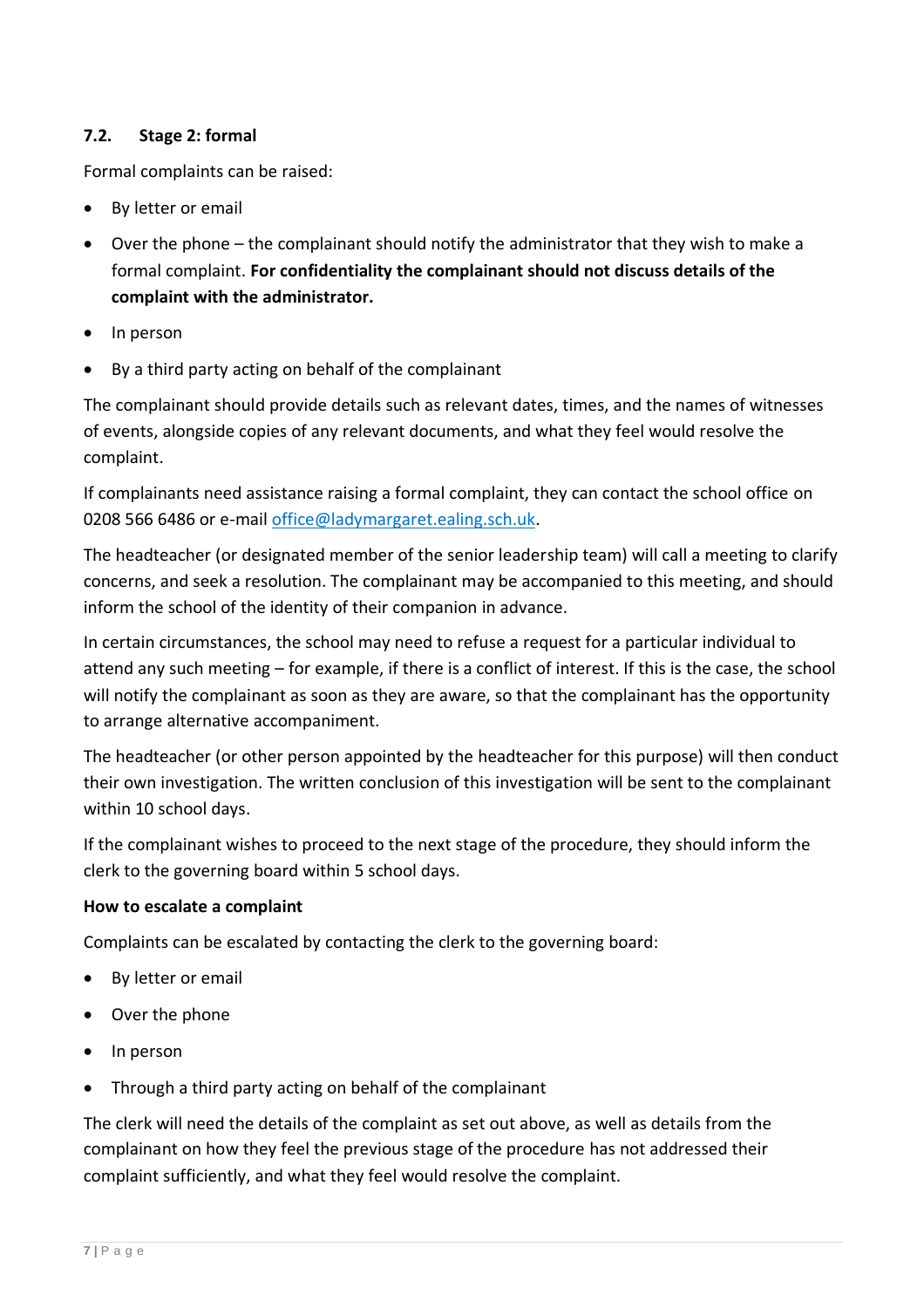The written conclusion of this investigation will be sent to the complainant within 10 school days.

If the complainant wishes to proceed to the next stage of the procedure, they should inform the clerk to the governing board in writing within 5 school days. Requests received outside of this time frame will be considered in exceptional circumstances.

The clerk will acknowledge receipt of the request within 5 school days.

Maintained schools and pupil referral units insert and adapt stage 3 below as necessary:

# **7.3. Stage 3: submit the complaint to the review panel**

# **Convening the panel**

The review panel consists of the first 3 members of the governing board available, who don't have direct knowledge of the complaint. These individuals will have access to the existing record of the complaint's progress (see section 10). The governors will select a panel chair from amongst themselves.

If not enough impartial governors are available, we will seek panel members from other schools or, the local authority. We will make sure the governors we source are suitably skilled and can demonstrate that they are independent and impartial.

The complainant must have reasonable notice of the date of the review panel; however, the review panel reserves the right to convene at their convenience rather than that of the complainant. The clerk will aim to find a date within 10 school days of the request, where possible.

If the complainant rejects the offer of 3 proposed dates without good reason, the clerk will set a date. The hearing will go ahead using written submissions from both parties.

Any written material will be circulated to all parties at least 5 school days before the date of the meeting.

# **At the meeting**

At the review panel meeting, the complainant and representatives from the school, as appropriate, will be present. Each will have an opportunity to set out written or oral submissions prior to the meeting.

The complainant must be allowed to attend the panel hearing and be accompanied by a suitable companion if they wish. We don't encourage either party to bring legal representation, but will consider it on a case-by-case basis. For instance, if a school employee is called as a witness in a complaint meeting, they may wish to be supported by their union.

At the meeting, each individual will have the opportunity to give statements and present their evidence, and witnesses will be called as appropriate to present their evidence.

The panel, the complainant and the school representative will be given the chance to ask and reply to questions. Once the complainant and school representatives have completed presenting their cases, they will be asked to leave and evidence will then be considered.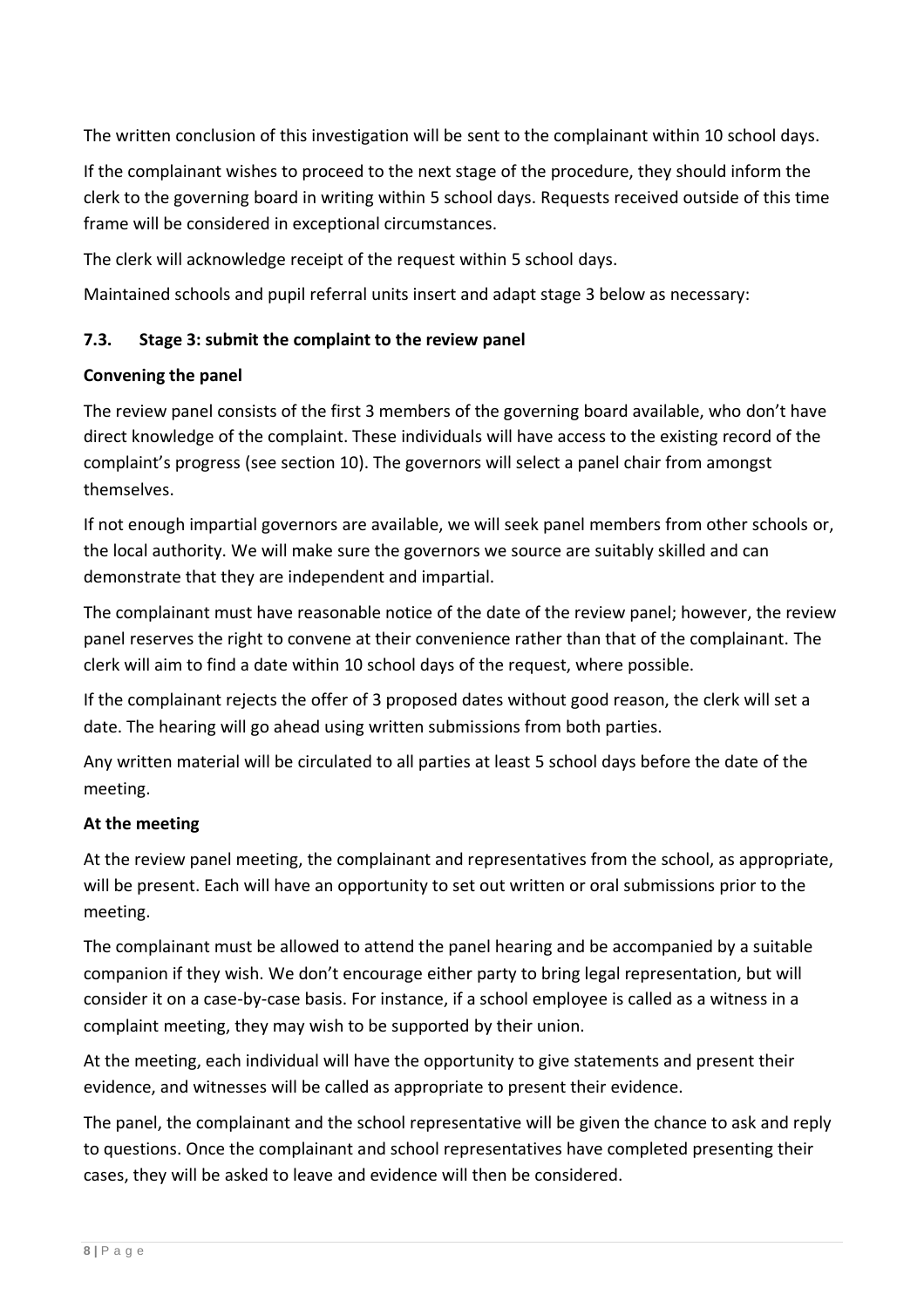The panel will then put together its findings and recommendations from the case. The panel will also provide copies of the minutes of the hearing and the findings and recommendations to the complainant and, where relevant, the subject of the complaint, and make a copy of the findings and recommendations available for inspection by the headteacher.

#### **The outcome**

The committee can:

- Uphold the complaint, in whole or in part
- Dismiss the complaint, in whole or in part

If the complaint is upheld, the committee will:

- Decide the appropriate action to resolve the complaint
- Where appropriate, recommend changes to the school's systems or procedures to prevent similar issues in the future

The school will inform those involved of the decision in writing within 10 school days.

<span id="page-8-0"></span>**8. Complaints against the headteacher, a governor or the governing board**

#### **8.1. Stage 1: informal**

Complaints made against the headteacher or any member of the governing board should be directed to the clerk to the governing board in the first instance.

If the complaint is about the headteacher or one member of the governing board (including the chair or vice-chair), a suitably-skilled and impartial governor will carry out the steps at stage 1 (set out in section 6 above).

# **8.2. Stage 2: formal**

If the complaint is jointly about the chair and vice-chair, the entire governing board or the majority of the governing board, an independent investigator will carry out the steps in stage 2 (set out in section 6 above). They will be appointed by the governing board, and will write a formal response at the end of their investigation.

# **8.3. Stage 3: review panel**

If the complaint is jointly about the chair and vice-chair, the entire governing board or the majority of the governing board, a committee of independent governors will hear the complaint. They will be sourced from local schools or the local authority and will carry out the steps at stage 3 (set out in section 6 above).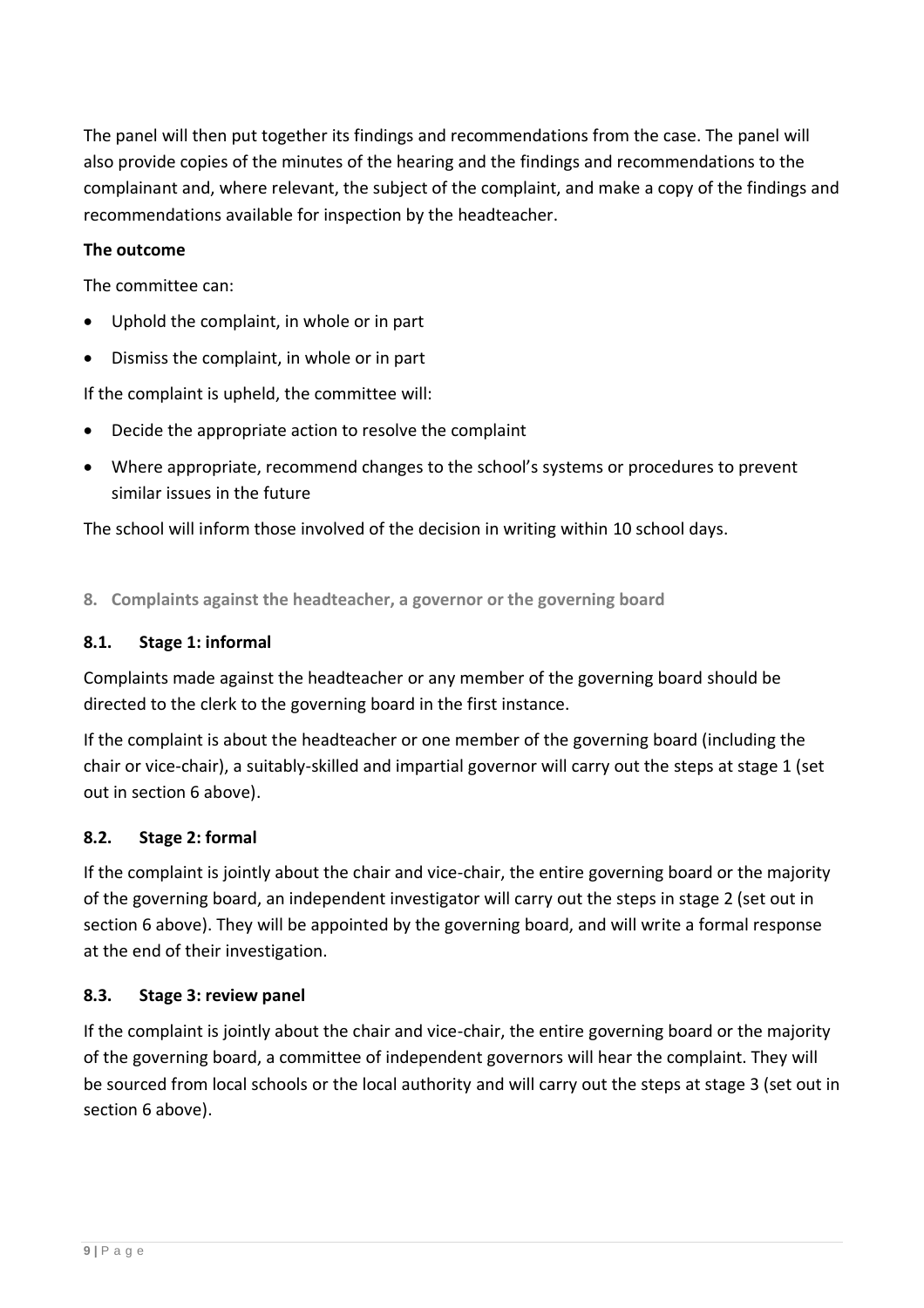# <span id="page-9-0"></span>**9. Referring complaints on completion of the school's procedure**

If the complainant is unsatisfied with the outcome of the school's complaints procedure, they can refer their complaint to the **School Complaints Unit** (SCU), which investigates complaints relating to maintained schools on behalf of the secretary of state.

The SCU will not re-investigate the matter of the complaint. It will look at whether the school's complaints policy and any other relevant statutory policies that the school holds were adhered to. The SCU also looks at whether the school's statutory policies adhere to education legislation. It may direct the school to re-investigate the complaint where it is clear the school has acted unlawfully or unreasonably.

For more information or to refer a complaint, see the following webpage:

# <https://www.gov.uk/complain-about-school>

We will include this information in the outcome letter to complainants.

#### <span id="page-9-1"></span>**10. Persistent complaints**

# **10.1. Unreasonably persistent complaints**

Most complaints raised will be valid, and therefore we will treat them seriously. However, a complaint may become unreasonable if the person:

- Pursues a valid complaint, but in an unreasonable manner
	- refuses to co-operate with the complaints investigation process
	- refuses to accept that certain issues are not within the scope of the complaints procedure
	- refuses to articulate their complaint or specify the grounds of a complaint or the outcomes sought by raising the complaint, despite offers of assistance
	- refused to co-operate with this complaints procedure
- repeatedly makes the same complaint (despite previous investigations or responses concluding that the complaint is groundless or has been addressed)
- Makes a complaint that is obsessive, persistent, harassing, prolific, defamatory or repetitive
- Knowingly provides false information
- Insists on pursuing a complaint that is unfounded
- Insists that the complaint is dealt with in ways that are incompatible with this procedure and the time frames it sets out
- Changes the basis of the complaint as the investigation goes on
- Makes a complaint designed to cause disruption for example, Makes excessive demands on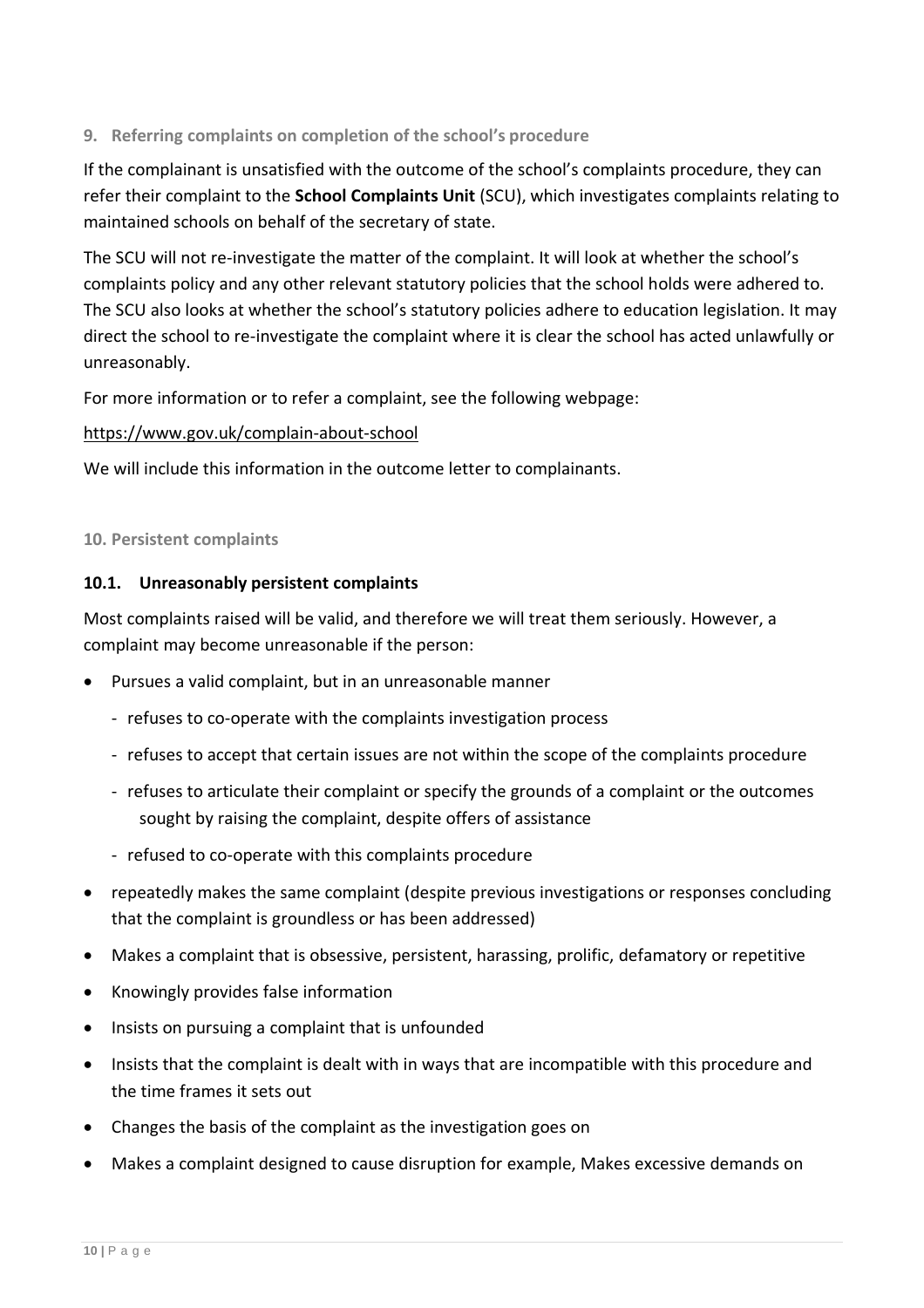school time by frequent, lengthy and complicated contact with staff regarding the complaint in person, in writing, by email and by telephone while the complaint is being dealt with

- introduces trivial or irrelevant information which they expect to be taken into account and commented on
- raises large numbers of detailed but unimportant questions, and insists they are fully answered, often immediately and to their own timescales
- makes unjustified complaints about staff who are trying to deal with the issues, and seeks to have them replaced
- refuses to accept the findings of the investigation into that complaint where the school's complaint procedure has been fully and properly implemented and completed including referral to the Department for Education
- uses threats to intimidate
- uses abusive, offensive or discriminatory language or violence
- knowingly provides falsified information
- publishes unacceptable information on social media or other public forums.
- Seeks unrealistic outcomes, or a solution that lacks any serious purpose or value

#### **Steps we will take**

We will take every reasonable step to address the complainant's concerns, and give them a clear statement of our position and their options. We will maintain our role as an objective arbiter throughout the process, including when we meet with individuals. We will follow our complaints procedure as normal (as outlined above) wherever possible.

It the complainant continues to contact the school in a disruptive way, we may put communications strategies in place. We may:

- Give the complainant a single point of contact via an email address
- Limit the number of times the complainant can make contact, such as a fixed number per term
- Ask the complainant to engage a third party to act on their behalf, such as [Citizens Advice](https://www.citizensadvice.org.uk/)
- Put any other strategy in place as necessary

# **Stopping responding**

We may stop responding to the complainant when all of these factors are met:

- We believe we have taken all reasonable steps to help address their concerns
- We have provided a clear statement of our position and their options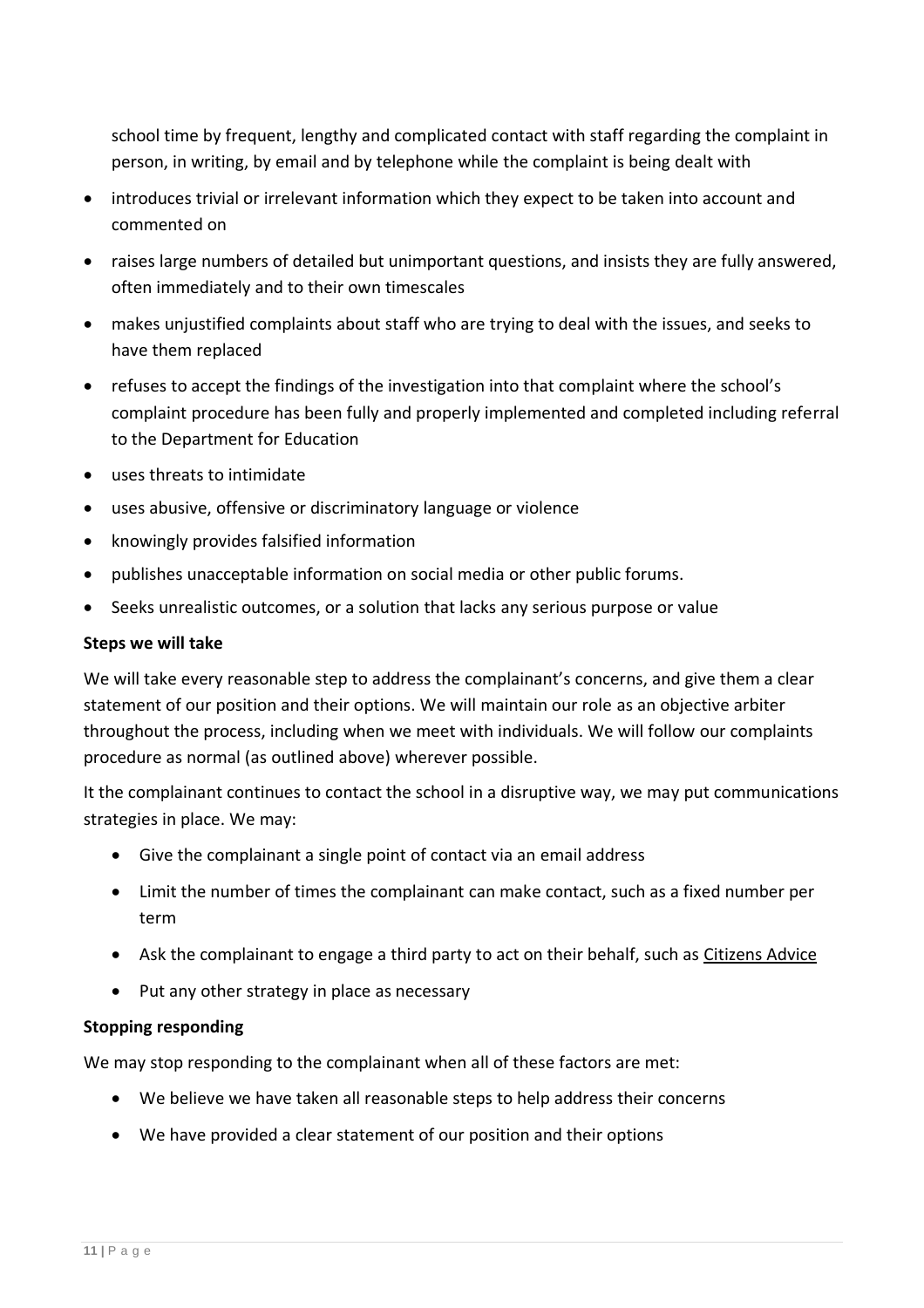• The complainant contacts us repeatedly, and we believe their intention is to cause disruption or inconvenience

Where we stop responding, we will inform the individual that we intend to do so. We will also explain that we will still consider any new complaints they make.

In response to any serious incident of aggression or violence, we will immediately inform the police and communicate our actions in writing. This may include barring an individual from our school site.

# **10.2. Duplicate complaints**

If we have resolved a complaint under this procedure and receive a duplicate complaint on the same subject from a partner, family member or other individual, we will assess whether there are aspects that we hadn't previously considered, or any new information we need to take into account.

If we are satisfied that there are no new aspects, we will:

- Tell the new complainant that we have already investigated and responded to this issue, and the local process is complete
- Direct them to the DfE if they are dissatisfied with our original handling of the complaint

If there are new aspects, we will follow this procedure again.

# **10.3. Complaint campaigns**

Where the school receives a large volume of complaints about the same topic or subject, especially if these come from complainants unconnected with the school, the school may respond to these complaints by:

- Publishing a single response on the school website
- Sending a template response to all of the complainants

If complainants are not satisfied with the school's response, or wish to pursue the complaint further, the normal procedures will apply.

# <span id="page-11-0"></span>**11. Record keeping**

The school will record the progress of all complaints, including information about actions taken at all stages, the stage at which the complaint was resolved, and the final outcome. The records will also include copies of letters and emails, and notes relating to meetings and phone calls.

This material will be treated as confidential and held centrally, and will be viewed only by those involved in investigating the complaint or on the review panel.

This is except where the secretary of state (or someone acting on their behalf) or the complainant requests access to records of a complaint through a freedom of information (FOI) request or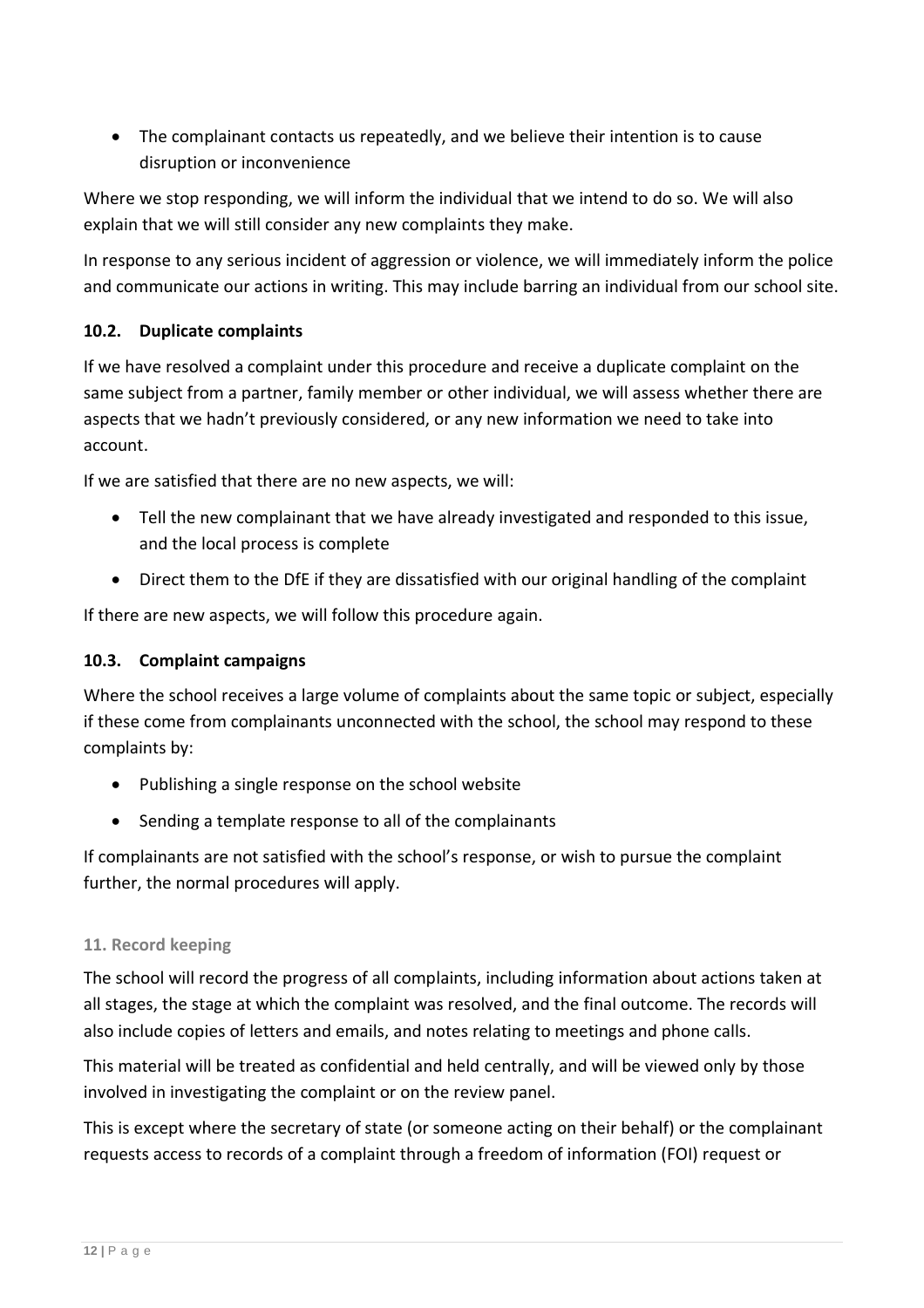through a subject access request under the terms of the Data Protection Act, or where the material must be made available during a school inspection.

Records of complaints will be kept securely, only for as long as necessary and in line with data protection law, our privacy notices and information management policy.

The details of the complaint, including the names of individuals involved, will not be shared with the whole governing board in case a review panel needs to be organised at a later point.

Where the governing board is aware of the substance of the complaint before the review panel stage, the school will (where reasonably practicable) arrange for an independent panel to hear the complaint.

Complainants also have the right to request an independent panel if they believe there is likely to be bias in the proceedings. The decision to approve this request is made by the governing board, who will not unreasonably withhold consent.

#### <span id="page-12-0"></span>**12. Learning lessons**

The governing body will review any underlying issues raised by complaints with the headteacher, where appropriate, and respecting confidentiality, to determine whether there are any improvements that the school can make to its procedures or practice to help prevent similar events in the future.

#### <span id="page-12-1"></span>**13. Monitoring arrangements**

The governing body will monitor the effectiveness of the complaints procedure in ensuring that complaints are handled properly. The governing body will track the number and nature of complaints, and review underlying issues as stated in section 11.

The complaints records are logged and managed by the school business manager.

This policy will be reviewed by the headteacher every 2 years.

At each review, the policy will be approved by governing body.

# <span id="page-12-2"></span>**14. Links with other policies**

Policies dealing with other forms of complaints include:

- Child protection and safeguarding policy and procedures
- Admissions policy
- Exclusions policy
- Staff grievance procedures